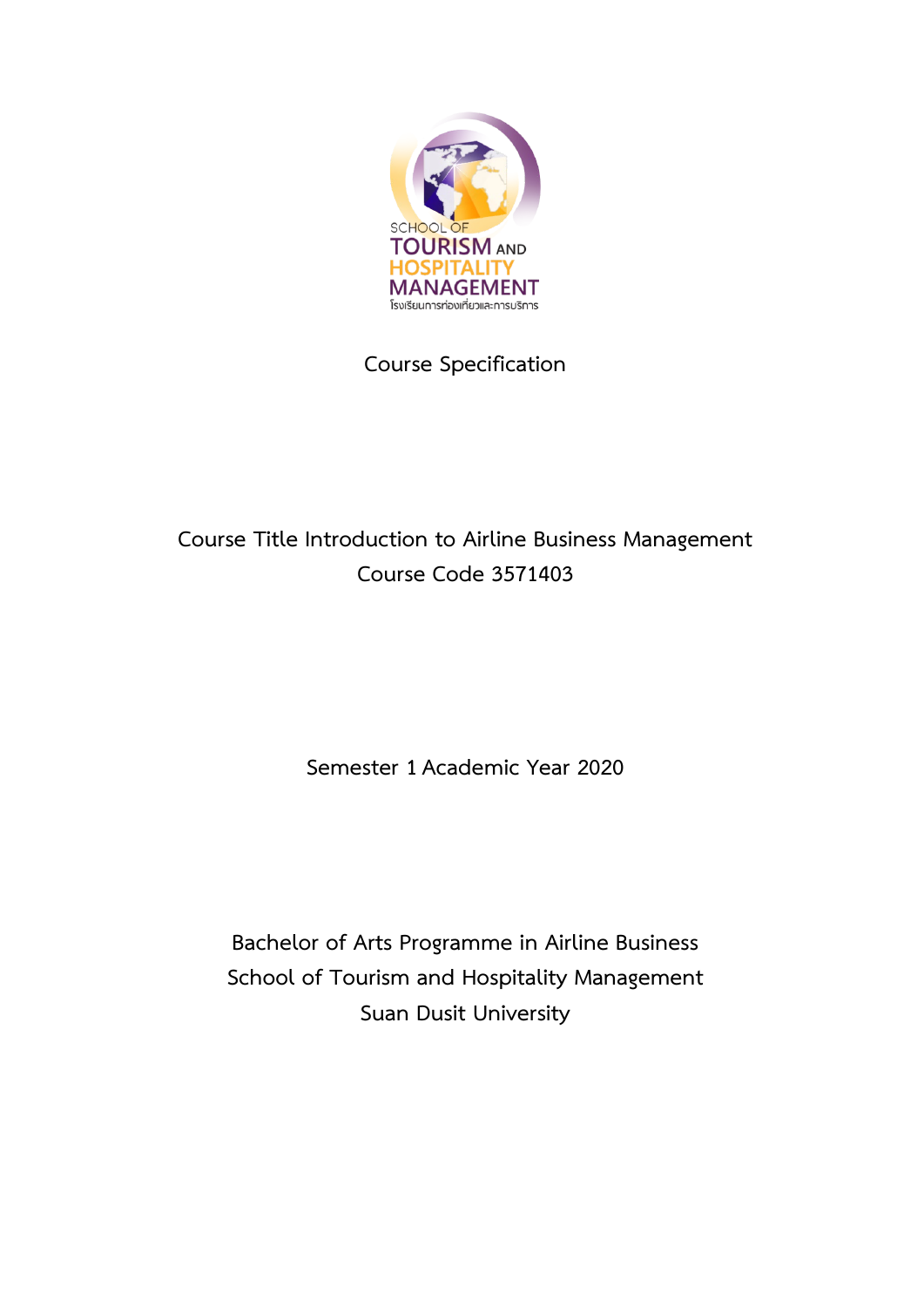# **Content**

# Page

| Section 1 | General information                             |               |
|-----------|-------------------------------------------------|---------------|
| Section 2 | Aims and Objectives                             | 4             |
| Section 3 | Course Description and Implementation           | 4             |
| Section 4 | Development of Students' Learning Outcomes      | $\mathcal{L}$ |
| Section 5 | Teaching and Evaluation Plans                   | 8             |
| Section 6 | Teaching Materials and Resources                | 14            |
| Section 7 | Evaluation and Improvement of Course Management | 14            |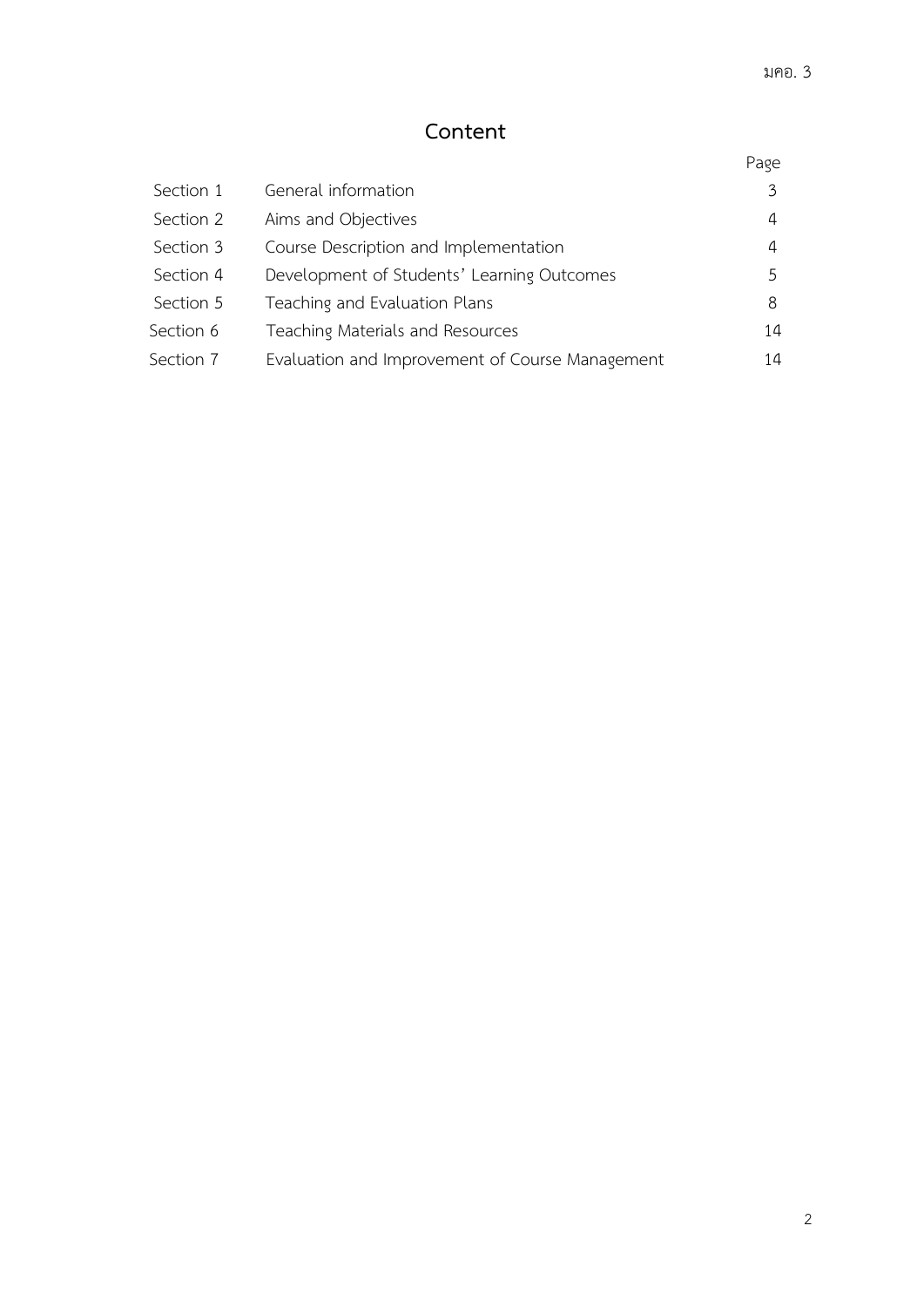# **Course Specification**

| Name of institution       | Suan Dusit University                        |
|---------------------------|----------------------------------------------|
| Campus/faculty/department | School of Tourism and Hospitality Management |

## **Section1 General Information**

## **1. Course code and course title**

3571403 Introduction to Airline Business Management

## **2. Number of credits**

3(3-0-6)

## **3. Curriculum and type of subject**

- 3.1 Bachelor of Arts Programme in Airline Business
- 3.2 Type of Subject : Free Elective Course

## **4. Responsible faculty members**

- **4.1 course coordinator** Arjan Charinda Wisesratana
- **4.2 Instructors** Arjan Charinda Wisesratana **Setion :** A1

## **5. Semester / year of study**

Semester 1 Academic year 2020 / Year 3

## **6. Pre-requisite (if any)**

None

## **7. Co-requisites (if any)**

None

#### **8. Venue of study**

Suan Dusit University

## **9. Date of latest revision**

Jul 03, 2020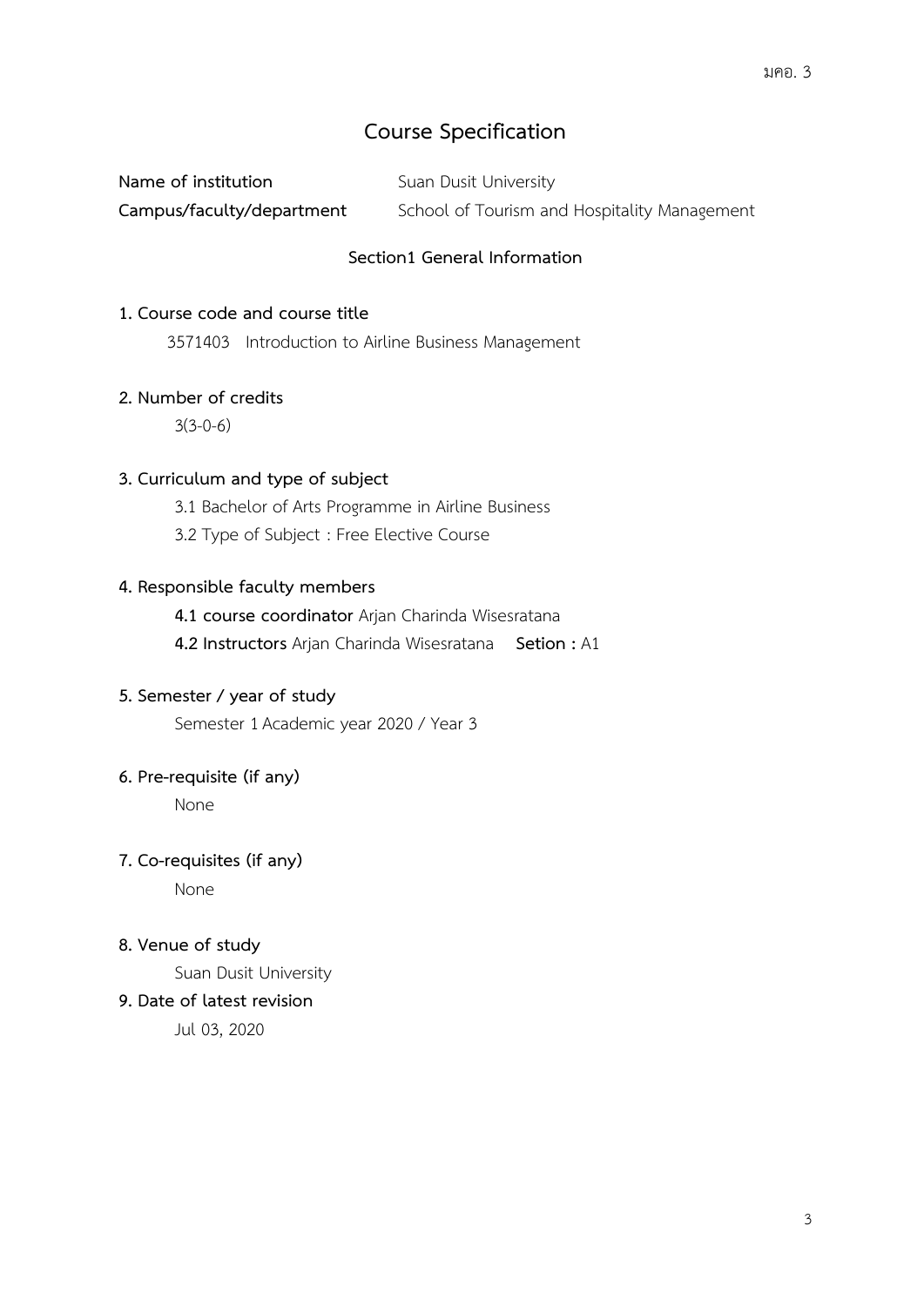## **Section 2 Aims and Objectives**

## **1. Aims of the Course**

After successful completion of this course, students will be able to :

- 1. Understand fundamental information of Airlines Business Management and knowing the way why Hospitality Industry Management is playing major role also in this Airlines Industry
- 2. Use the knowledge learnt from this course to prepare themselves for possible future training or career path in this airlines business field.

## **2. Objectives of Course Development/Modification**

1. Clearer information of different roles or responsibilities between ground services and onboard services.

2. Increase project base activities with other subjects.

## **Section 3: Course Description and Implementation**

## **1. Course Description**

The fundamental knowledge of aviation industry including definitions, significance, history, evolution, features, and elements as well as principles of flight and environments that relates to aviation industry plus frequently used aviation terminologies in aviation industry.

## **2. Number of Hours per Semester**

| Lecture<br>(Hour) | Additional<br>class (Hour) | Laboratory/field<br>trip/internship<br>(Hour) | Self-study<br>(Hour) |
|-------------------|----------------------------|-----------------------------------------------|----------------------|
| 45 hours          | -                          |                                               | 90 hours             |

## **3. Number of hours that the lecturer provides individual counseling and guidance**

The lecturer provides academic advice and guidance to students (individual/group) 3 hours/week. Time and date will be informed at the first section.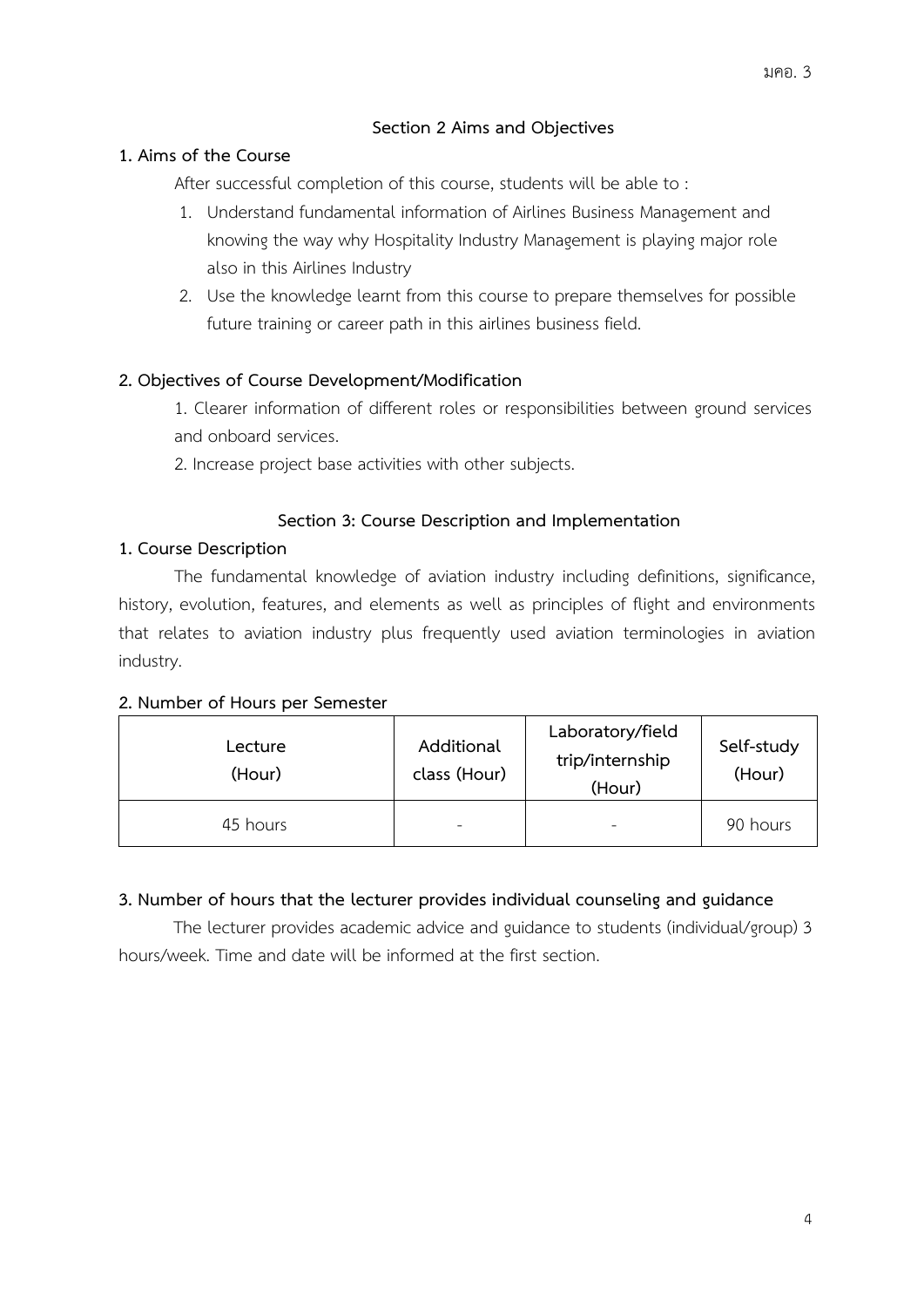## **Section 4 Development of Students' Learning Outcomes**

#### **1. Morality and Ethics**

- **1.1 Expected outcome on morality and ethics**
	- **(1) To realize good values, moral conscience and ethics, to be able to deal with the conflicts relating to profession etiquette.**
	- **(2) To be self and social responsible with good attitude and behaviour.**

(3) To responsible of duties, good membership and develop leadership skills and act as a role model to others.

(4) To be disciplined and follow the organisational and social rules and regulations.

#### **1.2 Teaching methods**

Share Airlines Business job experience and working integrity**.** Apply moral conscience and ethics during class discussion. Given individual and group assignments emphasize on trustworthy and rresponsibility for each assigned task.

#### **1.3 Evaluation methods**

Observation and deliberation are compiled during class discussion as well as Group tasks dedication, as well as punctuality in delivery and attendance.

#### **2. Knowledge development**

#### **2.1 Expected outcome on Knowledge and skills development**

• **(1) To understand the important principles and theories of Airline Business elements and interpersonal skills, international marketing, passenger behaviour and related skills systematically and globally.**

(2) To be able to integrate knowledge of Airline Business with other related fields.

o (3) To understand research designs and methodology in order to solve organisation's problems and to develop organisation knowledge management.

#### **2.2 Teaching methods**

(1) Teaching knowledge by online lecturing through Microsoft Team 40 %, face to face in class knowledge 40%, practical knowledge from outside campus with assigned project 20%. All PowerPoint material are shared through WBSC.

(2) Discussion of key issues related to the subject matter.

(3) Assigning to students, both individual and group work.

## **2.3 Evaluation methods**

(1) Analyze of individual performance / group assigned tasks.

(2) Mid-term and Final examinations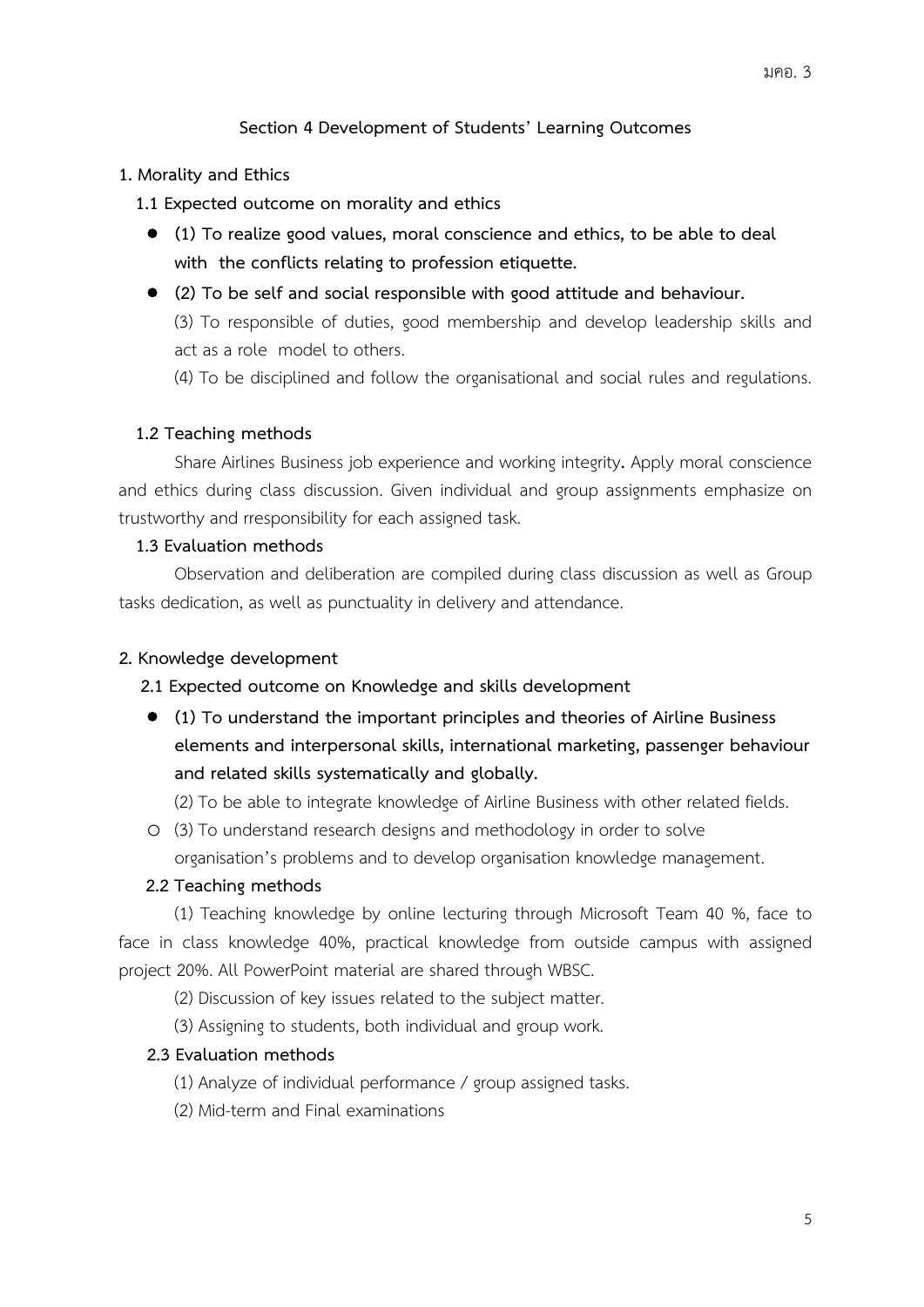## **3. Intellectual Knowledge Innovation**

#### **1.1 Expected outcome on Intellectual Knowledge Innovation**

(1)To be able to evaluate and analyze data, and able to think critically and systematically in order to find cause, effect, and resolution of the problems in depth.

- **(2) To be able to apply methodologies, synthesis, evaluation both practically and theoretically in actual operations.**
- o (3) To be able to suitably apply knowledge and innovation in business term and able to adapt innovation technology to the profession and related fields.

#### **3.2 Teaching methods**

(1) Search from various sources of information about possible new practices in airlines business after COVID-19

(2) Case study analysis

(3) Delegate tasks related to the use of acquired knowledge to solve problems of Airlines business.

## **3.3 Evaluation methods**

(1) Analysis of case study and assignments

(2) Final examination by focusing on the exam with the analysis and application of the knowledge and the content of the lessons learned.

#### **4. Interpersonal Skills and Responsibility**

#### **4.1 Expected outcome on Interpersonal Skills and Responsibility**

- **(1) To be able to work with others and solve the problems both as a good leader and a good team member.**
- o (2) To be able to develop self improvement continuously on professional learning improvement based on international criterion.

#### **4.2 Teaching methods**

(1) Assigned to work together as a group. The emphasis is on the knowledge learned in the subject and the application of knowledge. As well as, the discussion and presentation of group work are applied.

(2) Group Project

#### **4.3 Evaluation methods**

Assess the behavior of group presentation and group project.

#### **5. Numerical Analysis and Information Technology Skills**

#### **5.1 Expected outcome on Numerical Analysis and Information Technology Skills**

o (1) To be able to apply foreign languages effectively when communicate both academically and professionally.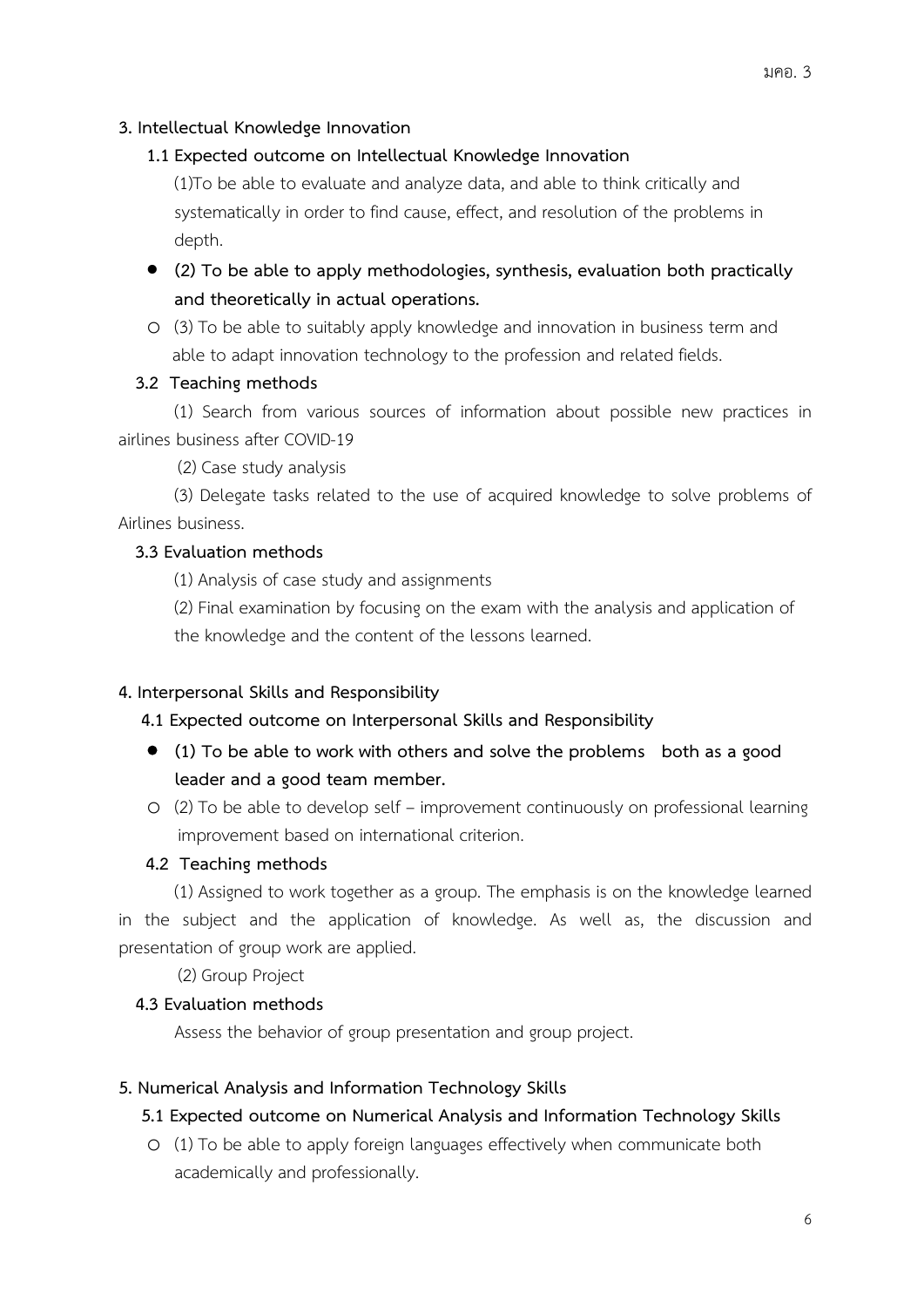(2) To be able to communicate effectively with foreigners from different culture in different situation.

o (3) To be able to use information technology suitably in different operations. (4) To be able to analyze and interpret data, facts, figures, statistics and/or numerical related tasks efficiently.

## **5.2 Teaching methods**

 (1) Using Microsoft Team application for online learning and share learning materials through WBSC

(2) Assign students for self-study from online learning websites and giving class activities by using the knowledge gained from the study in the subject matter.

(3) Required students to perform their work by using the appropriate format and technology.

## **5.3 Evaluation methods**

**1. Teaching plan**

Evaluate the assignment and emphasize on modernized presentation in the class is required.

| Week           | <b>Topic</b>                                 | Hour | Teaching & Learning Activities,<br>Instructional Media (if any) | Instructor  |
|----------------|----------------------------------------------|------|-----------------------------------------------------------------|-------------|
| $\mathbf{1}$   | -Course introduction and                     | 3    | Teaching & Learning Activities                                  | Arjan       |
|                | Overview                                     |      | 1. Online Introduction about tools                              | Charinda    |
|                | -Course syllabus overview                    |      | for online teaching, using either                               | Wisesratana |
|                | -Course objective and                        |      | Zoom or Microsoft Team and                                      |             |
|                | evaluation                                   |      | WBSC for learning materials.                                    |             |
|                | -Introduction of Difference                  |      | 2. Course description, aim of the                               |             |
|                | between Aviation and Airlines                |      | course.                                                         |             |
|                | business.                                    |      | 3. Course Assessment, test, mid-                                |             |
|                | term exam and final exam<br>Learning Outcome |      |                                                                 |             |
|                | Create same understandings                   |      | Instructional Media                                             |             |
|                | on how to run class of this                  |      | WBSC, PowerPoint online                                         |             |
|                | subject during this $4th$ phrase             |      | Presentation through Microsoft                                  |             |
|                | of COVID19                                   |      | Team                                                            |             |
| $\overline{2}$ | Types of Airlines                            | 3    | Teaching & Learning Activities                                  | Arjan       |
|                | Learning Outcome                             |      | 1. Describe and discuss related to                              | Charinda    |
|                | Students are aware of each                   |      | the subject.                                                    | Wisesratana |

# **Section 5 Teaching and Evaluation Plans**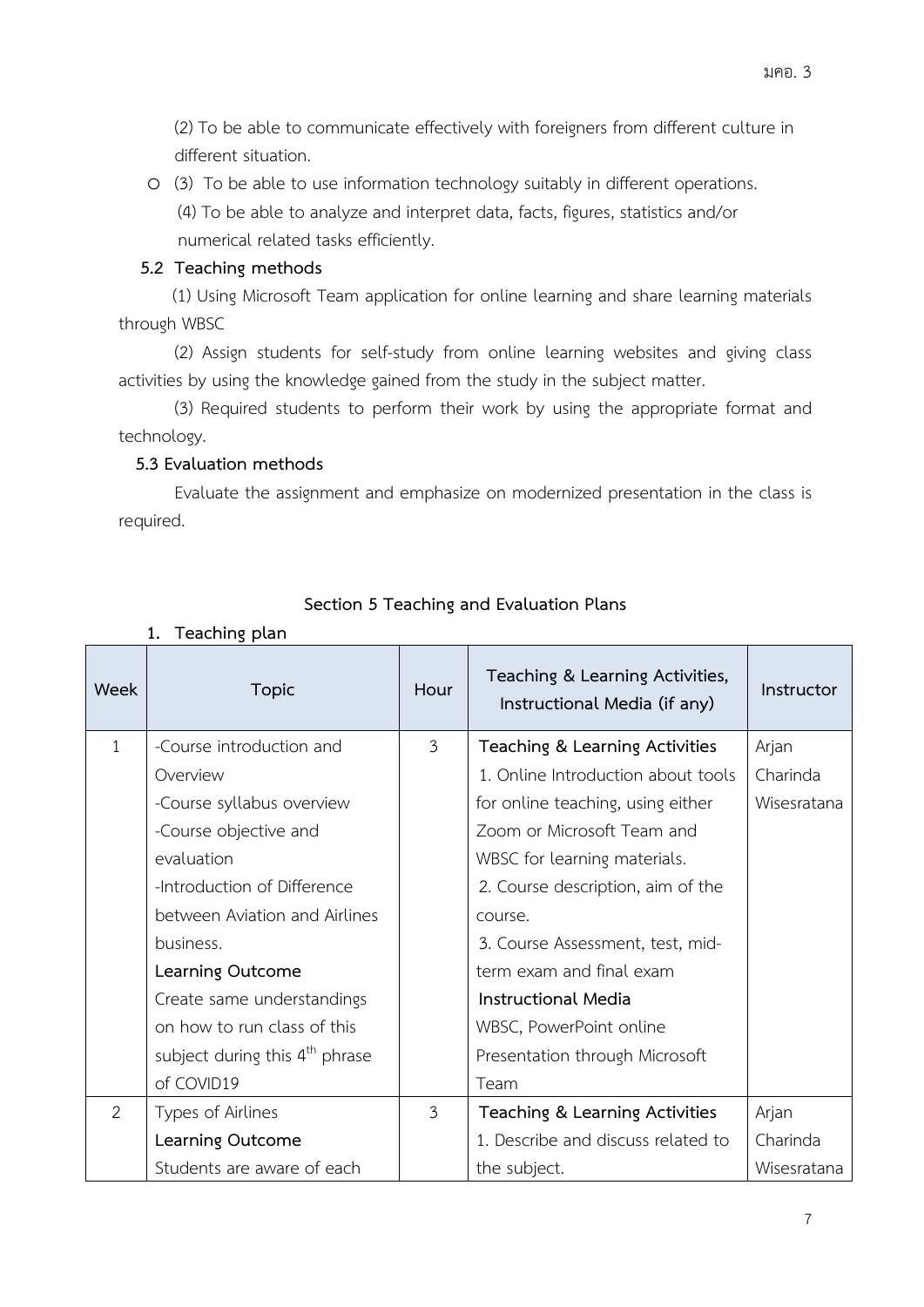| Week           | <b>Topic</b>                     | Hour | Teaching & Learning Activities,<br>Instructional Media (if any) | Instructor  |
|----------------|----------------------------------|------|-----------------------------------------------------------------|-------------|
|                | type of airlines classified by   |      | 2. Assign students to practice                                  |             |
|                | various categories. And practice |      | identifying the differences of items                            |             |
|                | analytical thinking instead of   |      | classified by any possible                                      |             |
|                | only remembering information     |      | categories.                                                     |             |
|                |                                  |      | <b>Instructional Media</b>                                      |             |
|                |                                  |      | 1. Online Lecture with Power point                              |             |
|                |                                  |      | using Microsoft Team Application.                               |             |
|                |                                  |      | 2. Learning material in WBSC                                    |             |
| $\mathfrak{Z}$ | Aircraft Types                   | 3    | Teaching & Learning Activities                                  | Arjan       |
|                | Learning Outcome                 |      | 1. Describe and discuss issues                                  | Charinda    |
|                | Students are able to             |      | related to the subject.                                         | Wisesratana |
|                | understand types of aircrafts,   |      | 2. Assign students into groups to                               |             |
|                | that relate to airlines business |      | find trend of future aircrafts for 30                           |             |
|                | model, and trend of future       |      | minutes and be back to present                                  |             |
|                | aircrafts                        |      | online with photos or video.                                    |             |
|                |                                  |      | Instructions media                                              |             |
|                |                                  |      | 1. Online Lecture with Power point                              |             |
|                |                                  |      | through Microsoft team                                          |             |
|                |                                  |      | 2. Group presentation through                                   |             |
|                |                                  |      | Microsoft Team                                                  |             |
|                |                                  |      | 3. Learning material in WBSC                                    |             |
| 4              | Organizations in Airline         | 3    | Teaching & Learning Activities                                  | Arjan       |
|                | <b>Business</b>                  |      | 1. Showing dashboard of people in                               | Charinda    |
|                | Learning Outcome                 |      | Airline Business comparing                                      | Wisesratana |
|                | Students are able to             |      | between those who widely known                                  |             |
|                | understand duties and            |      | and those people hardly been                                    |             |
|                | responsibilities of each         |      | acquainted.                                                     |             |
|                | organization in Airline Business |      | 2. Quiz                                                         |             |
|                |                                  |      | <b>Instructional Media</b>                                      |             |
|                |                                  |      | 1. Learning material in WBSC                                    |             |
|                |                                  |      | 2. Online Lecture with Power                                    |             |
|                |                                  |      | point through Microsoft Team                                    |             |
|                |                                  |      | 3. Quiz through Kahoot                                          |             |
| 5              | Ground Service duties and        | 3    | Teaching & Learning Activities                                  | Arjan       |
|                | responsibilities                 |      | 1. Guest speaker from Airline                                   | Charinda    |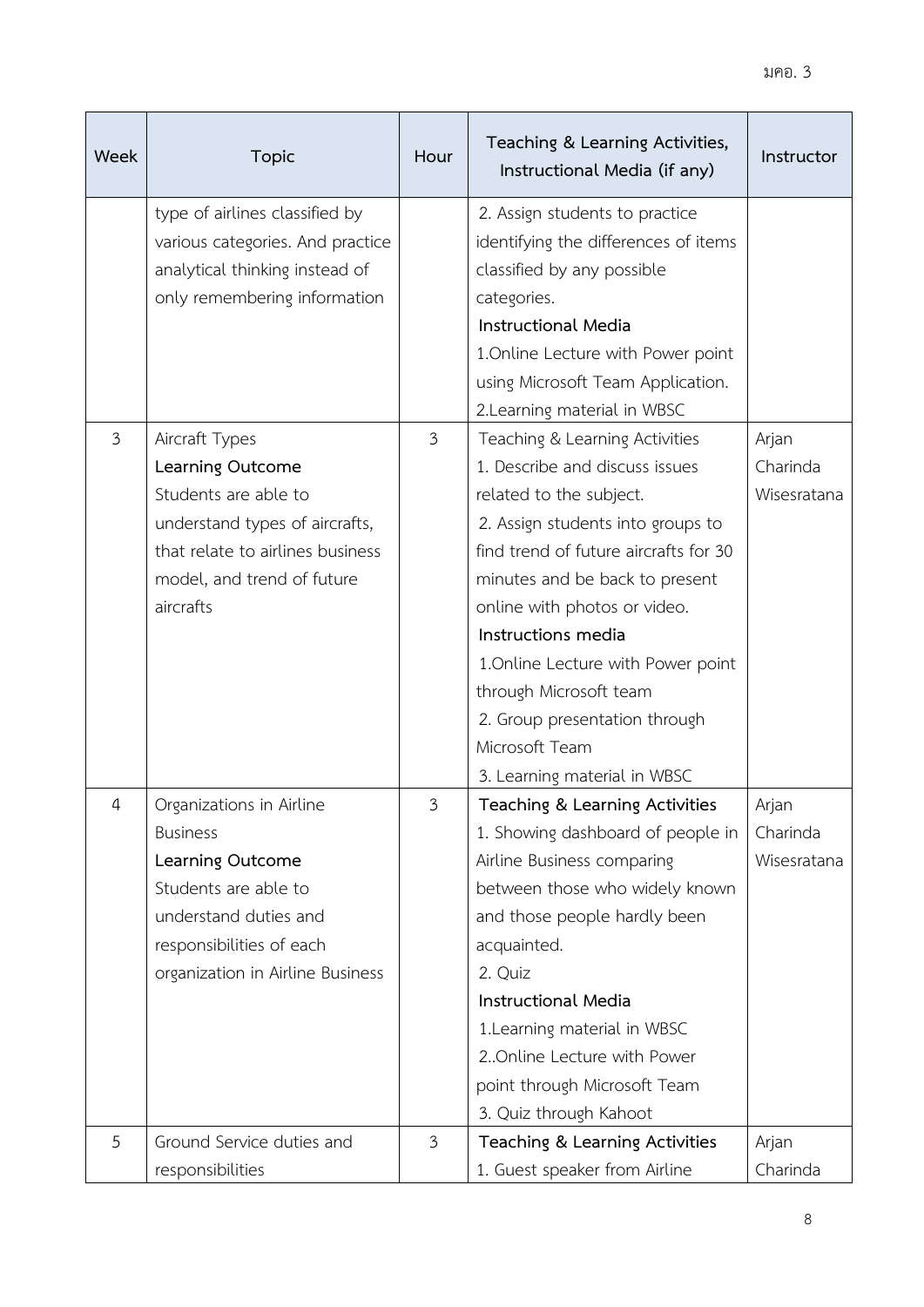| Week           | <b>Topic</b>                                                                                                                                                                                                                                                                                                                                                                     | Hour           | Teaching & Learning Activities,<br>Instructional Media (if any)                                                                                                                                                                                                       | Instructor                       |
|----------------|----------------------------------------------------------------------------------------------------------------------------------------------------------------------------------------------------------------------------------------------------------------------------------------------------------------------------------------------------------------------------------|----------------|-----------------------------------------------------------------------------------------------------------------------------------------------------------------------------------------------------------------------------------------------------------------------|----------------------------------|
|                | Learning Outcome<br>Students are able to<br>understand duties and<br>responsibilities of People in<br>Airlines Business for Ground<br>services                                                                                                                                                                                                                                   |                | Business curriculum.<br>2. Video clip of function of airlines<br>business ground staff in the airport<br>3. Q& A<br><b>Instructional Media</b><br>1. Online Lecture with Power point<br>and YouTube through Microsoft<br>Team<br>2. WBSC                              | Wisesratana                      |
| 6              | Customer types and Customer<br>Services Management<br>Learning Outcome<br>Students will have deep<br>understanding how airlines<br>serve their customers at the<br>airport and realize why it is<br>important in Airlines Business                                                                                                                                               | $\mathfrak{Z}$ | Teaching & Learning Activities<br>Online lecture with powerpoint<br>and youtube<br><b>Instructional Media</b><br>1. Microsoft Team online learning<br>application                                                                                                     | Arjan<br>Charinda<br>Wisesratana |
| $\overline{7}$ | Assigned project related to<br>"Airlines Operations with New<br>Normal" integrated with other<br>subjects like "Operations in<br>Hospitality Industry" and "Law<br>and regulations in Hospitality<br>Industry"<br>Learning Outcome<br>Students will be able to apply<br>the knowledges learning in<br>class and create a big project<br>working in team for their final<br>paper | 3              | Teaching & Learning Activities<br>Project assignment using<br>knowledge integrated by several<br>subjects<br><b>Instructional Media</b><br>1. PowerPoint through Microsoft<br>Team<br>Learning material in WBSC<br>2.<br>Excel file showing scoring<br>3.<br>criteria | Arjan<br>Charinda<br>Wisesratana |
| 8              | On-site survey, how to find<br>reliable prospects for assigned<br>projects<br>Learning Outcome<br>Students gain more ability to                                                                                                                                                                                                                                                  | 3              | Teaching & Learning Activities<br>1. Coach and guide what need to<br>be done to start the tasks.<br>2. Remind students for using<br>leadership skill as well as good                                                                                                  | Arjan<br>Charinda<br>Wisesratana |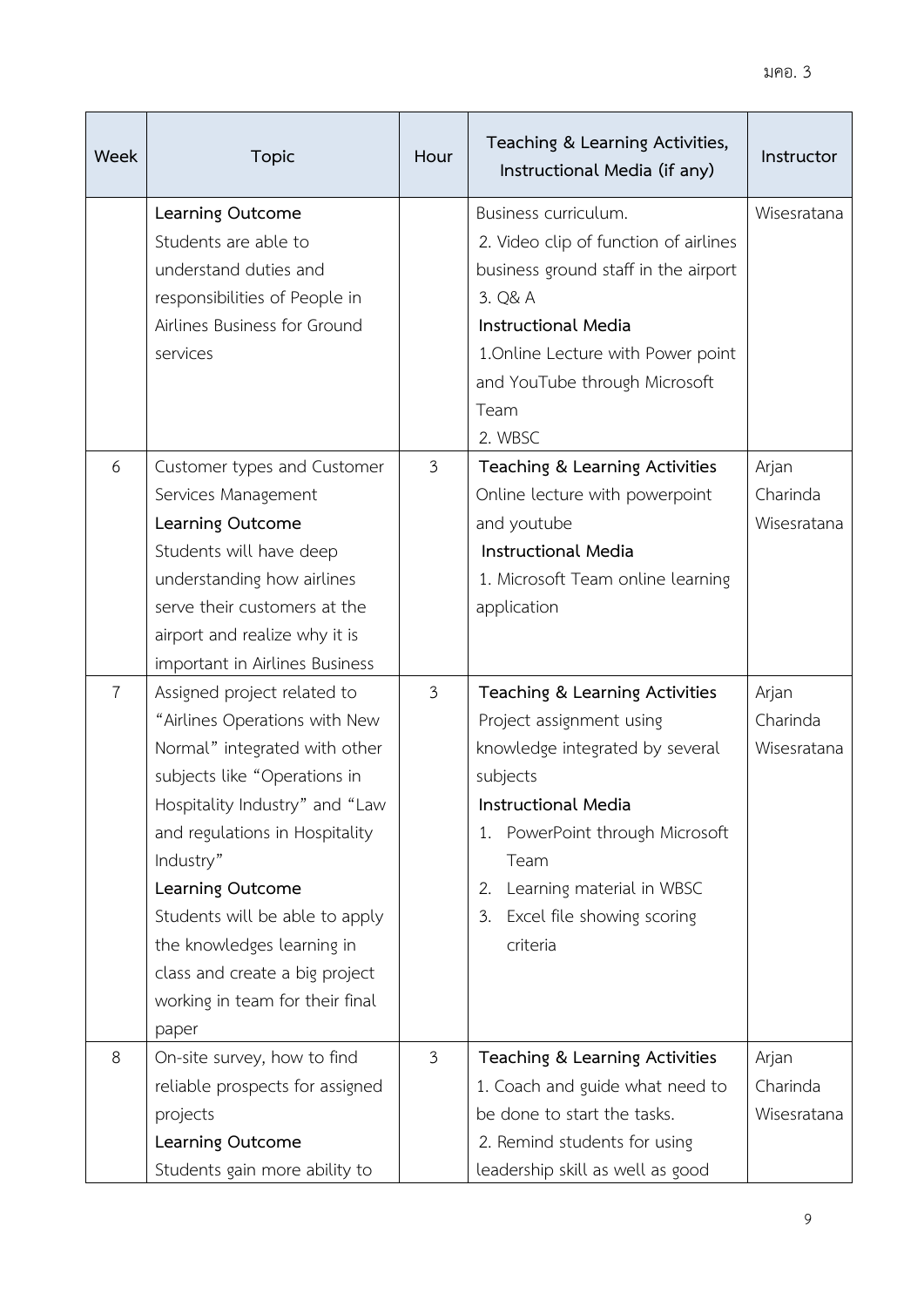| Week | <b>Topic</b>                           | Hour                       | Teaching & Learning Activities,<br>Instructional Media (if any) | Instructor        |
|------|----------------------------------------|----------------------------|-----------------------------------------------------------------|-------------------|
|      | complete projected tasks.              |                            | team work                                                       |                   |
|      |                                        |                            | <b>Instructional Media</b>                                      |                   |
|      | Mid Term Exam open book                |                            | 1. Mid-Term examination through                                 |                   |
|      |                                        |                            | <b>WBSC</b>                                                     |                   |
| 9    | Ongoing project completion             | $\mathfrak{Z}$             | Teaching & Learning Activities                                  | Arjan             |
|      | Learning Outcome                       |                            | 1. Check list what should have                                  | Charinda          |
|      | Students have abilities to             |                            | already been completed, and                                     | Wisesratana       |
|      | provide updated information            |                            | what's next.                                                    |                   |
|      | of project progression                 |                            | 2. Setting priorities of all tasks.                             |                   |
|      |                                        |                            | <b>Instructional Media</b>                                      |                   |
|      |                                        |                            | 1.Group line                                                    |                   |
|      |                                        |                            | 2. Microsoft Team                                               |                   |
|      |                                        |                            | 3. WBSC                                                         |                   |
| 10   | Ongoing project completion             | $\mathfrak{Z}$             | Teaching & Learning Activities                                  | Arjan             |
|      | Learning Outcome                       | Back to In class lecturing |                                                                 | Charinda          |
|      | Students have abilities to             |                            | 1. Check list what should have                                  | Wisesratana       |
|      | provide updated information            |                            | already been completed, and                                     |                   |
|      | of project progression                 |                            | what's next.                                                    |                   |
|      |                                        |                            | 2. Setting priorities of all tasks.                             |                   |
|      |                                        |                            | <b>Instructional Media</b>                                      |                   |
|      |                                        |                            | 1. Group line                                                   |                   |
|      |                                        |                            | 2. Microsoft Team                                               |                   |
|      |                                        |                            | 3. WBSC                                                         |                   |
| 11   | Flight Attendant duties and            | $\mathfrak{Z}$             | Teaching & Learning Activities<br>Arjan                         |                   |
|      | responsibilities                       |                            | Charinda<br>1. Assigned topics for group                        |                   |
|      | Learning Outcome                       |                            | presentation<br>Wisesratana                                     |                   |
|      | Students are able to                   |                            | 2. Encourage students to use                                    |                   |
|      | understand scope of job for            |                            | questions to test the listeners                                 |                   |
|      | Cabin Crew                             |                            | understanding.                                                  |                   |
|      |                                        |                            | <b>Instructional Media</b>                                      |                   |
|      |                                        |                            | 1. Lecture with Power point and                                 |                   |
| 12   |                                        | $\mathfrak{Z}$             | handout                                                         |                   |
|      | Airlines' Catering<br>Learning Outcome |                            | Teaching & Learning Activities<br>1. Describe and discuss       | Arjan<br>Charinda |
|      |                                        |                            | transportation trends and                                       | Wisesratana       |
|      | Students having more                   |                            |                                                                 |                   |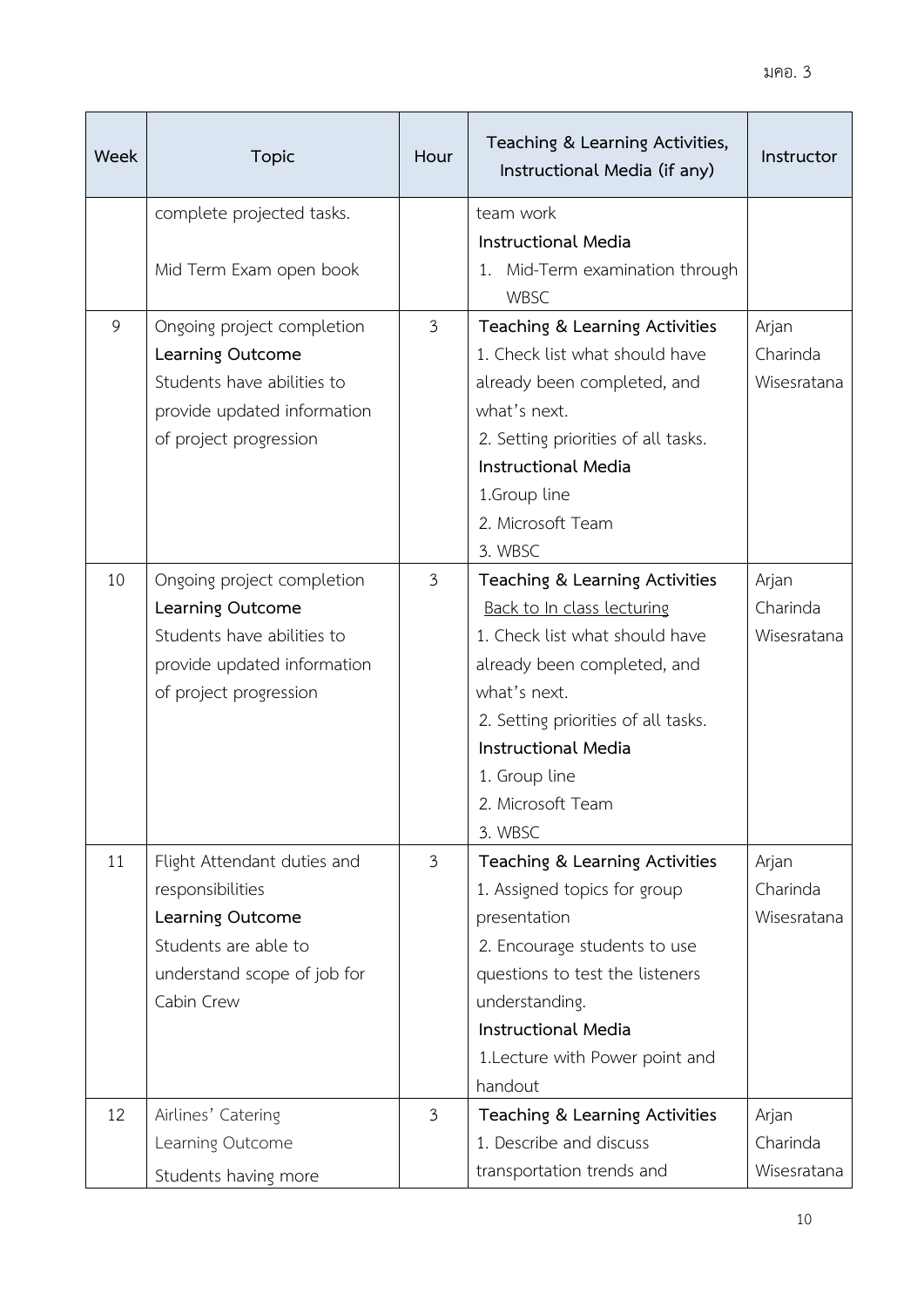| <b>Week</b> | <b>Topic</b>                                                                                                                                                                                                         | Hour              | Teaching & Learning Activities,<br>Instructional Media (if any)                                                                                                                                                                                | Instructor                       |
|-------------|----------------------------------------------------------------------------------------------------------------------------------------------------------------------------------------------------------------------|-------------------|------------------------------------------------------------------------------------------------------------------------------------------------------------------------------------------------------------------------------------------------|----------------------------------|
|             | knowledge about Food and<br>Beverage on Board                                                                                                                                                                        |                   | technologies related to the<br>subject.<br>2. Assign students to practice<br>analysis from case studies.<br><b>Instructional Media</b><br>1. Lecture with Power point and<br>handout<br>2. In Class participation by the<br>student<br>3. WBSC |                                  |
| 13          | Airlines Reservations with<br>common terms usages<br>Learning Outcome<br>Students are having basic<br>understanding how to book air<br>travel                                                                        | $\mathfrak{Z}$    | Teaching & Learning Activities<br>Guess speaker from Travel agent<br>industry<br><b>Instructional Media</b><br>1. Learning material in WBSC                                                                                                    | Arjan<br>Charinda<br>Wisesratana |
| 14          | Airlines Business Terminologies<br>and Phonetic Alphabet<br>Learning Outcome<br>Prepare students to be familiar<br>with Airlines wording and<br>jargons, in case for their<br>possible future training or<br>career. | $\mathfrak{Z}$    | Teaching & Learning Activities<br>Quiz or games<br>Instructional Media<br>Edutainment tools<br>1.<br>2. WBSC                                                                                                                                   | Arjan<br>Charinda<br>Wisesratana |
| 15          | Wrap up class<br>Learning Outcome<br>Check understanding from<br>students and summarize to<br>them what they could take<br>away from this course.                                                                    | $\mathfrak{Z}$    | Teaching & Learning Activities<br>Wrap up all topics and ask<br>students to list down what have<br>they learnt<br><b>Instructional Media</b><br>1. Course summary with<br>Powerpoint<br>2. WBSC                                                | Arjan<br>Charinda<br>Wisesratana |
| 16          |                                                                                                                                                                                                                      | Final Examination |                                                                                                                                                                                                                                                | Arjan<br>Charinda<br>Wisesratana |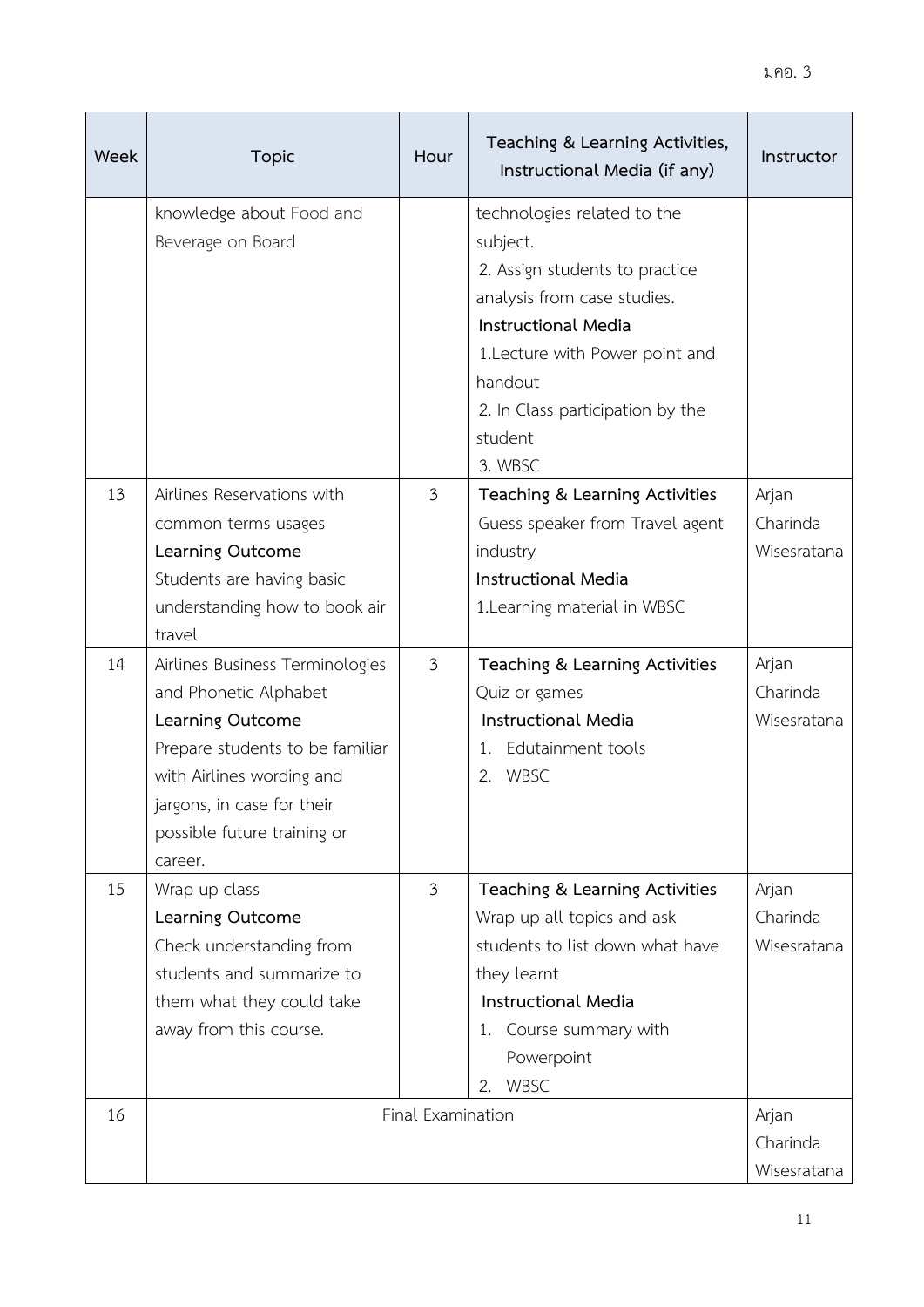## **2. Evaluation plan**

| Activities     | Expected          | Methods                      | Week      | Percentage |
|----------------|-------------------|------------------------------|-----------|------------|
|                | outcomes          |                              |           |            |
| $\mathbf{1}$   | Attendance and    | Observe on time              | $1 - 15$  | 10%        |
|                | participation for | attendance. Participation in |           |            |
|                | Online classroom. | class                        |           |            |
| $\overline{2}$ | Group Assignment  | - Evaluate on time           | 7,8,9     | 30%        |
|                |                   | delivery.                    |           |            |
|                | Individual task   | - Evaluation of the quality  |           |            |
|                | assigned          | of work / score obtained     | $13 - 15$ | 10%        |
|                |                   | from the test.               |           |            |
|                |                   | - Evaluation of quality of   |           |            |
|                |                   | work                         |           |            |
|                |                   | - Presentation               |           |            |
|                |                   |                              |           |            |
| 3              | Mid-term          | Score from the Mid-term      | 8         | 20%        |
|                | examination       | examination                  |           |            |
| $\overline{4}$ | Final examination | Score from the final         | 16        | 30%        |
|                |                   | examination                  |           |            |

## **Evaluation**

Evaluate the learning outcome using the university benchmark score (70%) : Final examination (30%)

## **Section 6 Teaching Materials and Resources**

## **1. Texts and main documents**

Introduction to Airline Business Management Powerpoint by Arjan Charinda

## Wisesratana

## **2. Documents and important information**

- 1. IATA Airport Handling Manual (AHM)
- 2. IATA Safety Audit for Ground Operations (ISAGO)
- 3. IATA Passenger Services Conference Resolutions Manual (PSCRM).

## **3. Documents and recommended information**

- 1. Website http://IATA.org
- 2. Introduction to Airlines Business books
- 3. wikipedia.org/airliner